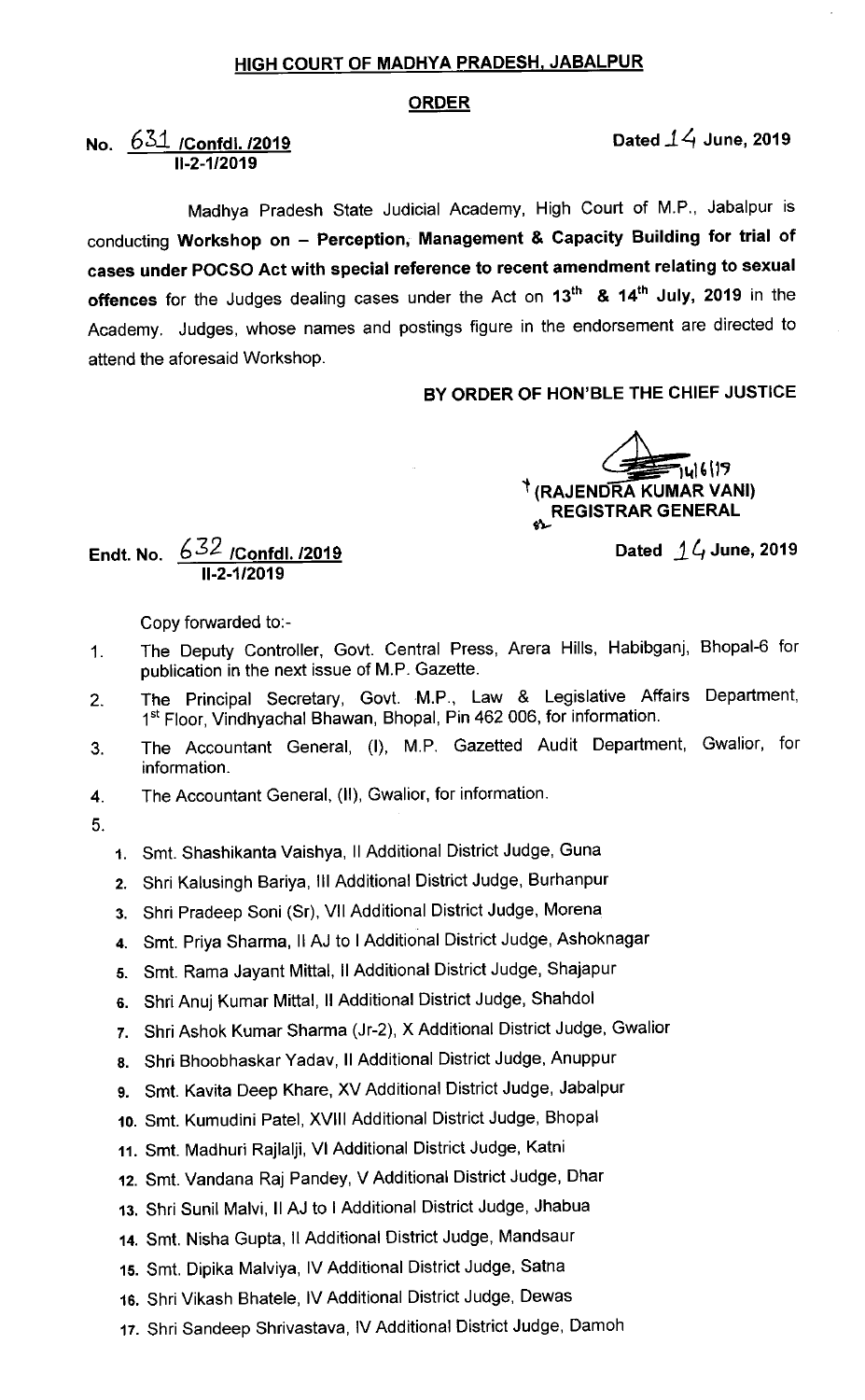- 18. Shri Sabir Ahmad Khan,ll Additional District Judge, Ratlam
- 19. Smt. Archana Singh, V Additional District Judge, Gwalior
- 2o. Smt. Neelem Mishra, 11 Additional District Judge, Raisen
- 21. Ku. Sweta Goyal, VI Additional District Judge, Bhind
- 22. Shri Siddhartha Tiwari, IV Additional District Judge, Morena
- 23. Smt. Neelu Sanjeev Shringrishi, lx Additional District Judge, Sagar
- 24. Shri Rajesh Kumar Tiwari, II Additional District Judge, Umaria
- 25. Smt. Arti Sharma, I Additional District Judge, Mandleshwar
- 26. Dr. Preeti Shrivastava, lv Additional District Judge, Mandla
- 27. Smt. Anjali Pare, Ill AJ to I Additional District Judge, Rajgarh
- 28. Sushri Mahima Kachhawaha, XII Additional District Judge, Rewa
- 29. Smt. Anita Singh, V Additional District Judge, Narsinghpur
- 3o. Shri Rakesh Kumar Soni, 11 Additional District Judge, Barwani
- 31. Shri Ramjilal Tamrakar,I Additional District Judge, Balaghat
- 32. Smt. Sandhya Manoj Shrivastava, VI Additional District Judge, Chhindwara
- 33. Ku. Pratishtha Awasthi, 11 Additional District Judge, Vidisha
- 34. Shri Vijay Kumar Sharma, III Additional District Judge, Datia
- 35. Shri Praveen Patel, 11 Additional District Judge, Dindori

With a direction to report for the Workshop at 9.30 a.m. on 13.07.2019 in the Academy.

The nominated Judges are directed to observe the following instructions:

- To send soft copy of atleast one article/presentation/research paper/order authored by them for sharing and discussion in the training on official email Of the State Judicial Academy i.e. mpsja@mphc.in atleast three days prior to the schedule of the Workshop.
- To apprise themselves with the contents of the Joining Instructions available on the MPSJA website www.mpsja.gov.in & www.mpsja.mphc.gov.in and observe the same.
- As the Workshop is of two days duration and the programme will continue beyond 5.30 p.m., the participants will not be permitted to leave the Academy prior to the conclusion of the programme. Therefore, they are directed to make their return reservations accordingly.
- The District & Sessions Judge, Guna/ Burhanpur/ Morena/ Ashoknagar/ Shajapur/ 6. Shahdol/ Gwalior/ Anuppur/ Jabalpur/ Bhopal/ Katni/ Dhar/ Jhabua/ Mandsaur/ Satna/ Dewas/ Damoh/ Ratlam/ Raisen/ Bhind/ Sagar/ Umaria/ Mandleshwar/ Mandla/ Rajgarh/ Rewa/ Narsinghpur/ Barwani/ Balaghat/ Chhindwara/ Vidisha/ Datia/ Dindori for information and necessary action with a request to instruct the participant Judges to remain present at M.P.S.JA. buiiding at Jabalpur on the date and time given in the order, positively.

Concerned District Judge is requested to ensure that the participant has forwarded atleast one article/presentation/research paper/judgment/order to the State Judicial Academy.